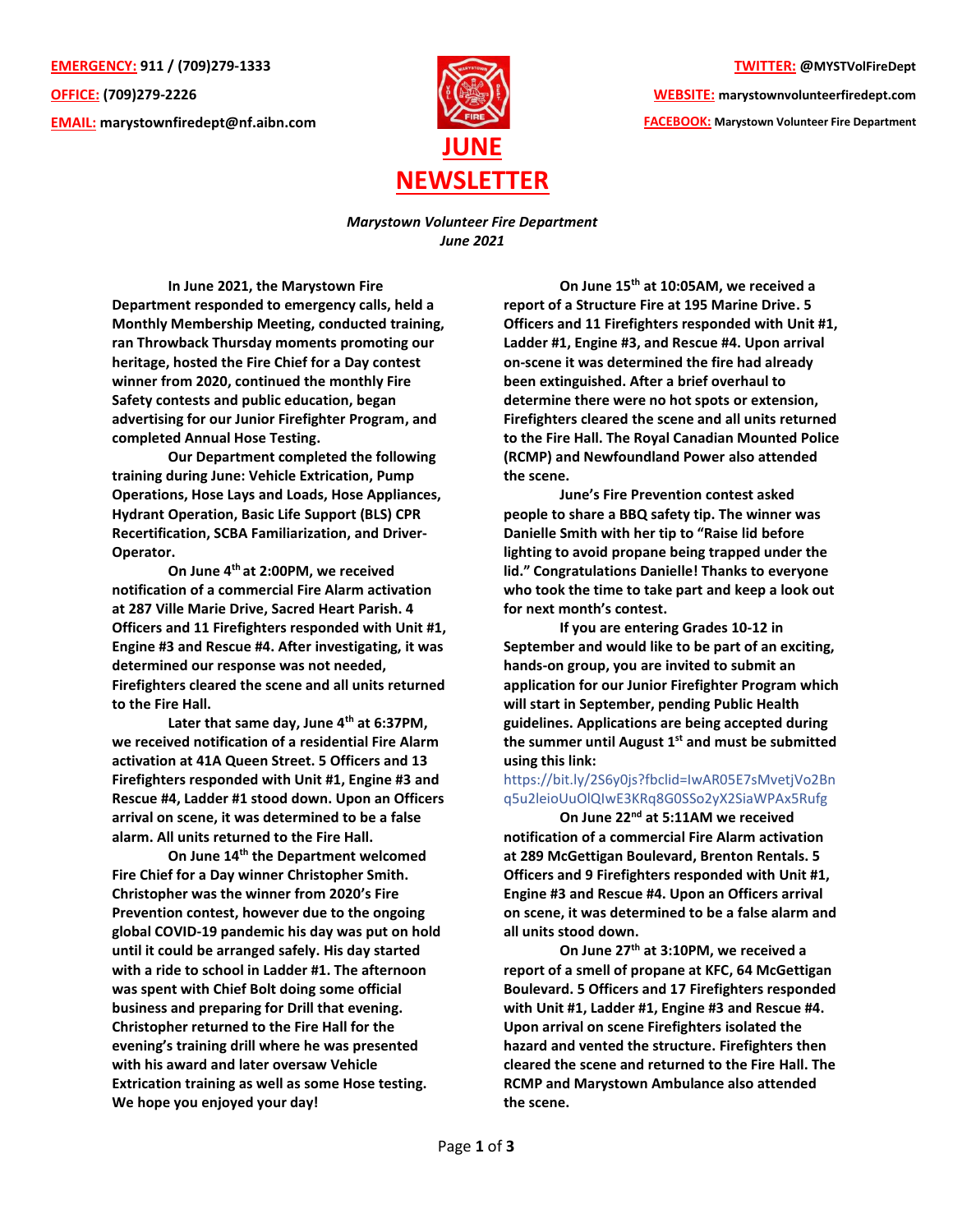**On June 30th at 4:26AM, we received a report of a commercial Fire Alarm activation at McAuley Place, 287B Ville Marie Drive. 5 Officers and 11 Firefighters responded with Unit #1, Ladder #1, Engine #3 and Rescue #4. Upon arrival on scene, it was determined to be a false alarm, all units cleared the scene and returned to the Fire Hall.** 

**As we are experiencing a dryer than normal spring and summer, we want to encourage everyone to be cautious and prevent outdoor fires. Please visit the daily forest fire rating and follow the regulations outlined -** [Fire Hazard Map -](https://www.gov.nl.ca/ffa/public-education/forestry/forest-fires/fire-hazard-map/) Actual - [Fisheries, Forestry and Agriculture \(gov.nl.ca\).](https://www.gov.nl.ca/ffa/public-education/forestry/forest-fires/fire-hazard-map/)

**Thank you to local businesses and** 

**organizations for their continued support of our Department, it's much appreciated!**



**Picture #1. Presentation to Fire Chief for a Day Christopher Smith.**



**Picture #2. Vehicle Extrication Training being overseen by Fire Chief for a Day.**



**Picture #3. Firefighting is teamwork!**



**Picture #4. Driver-Operator training.**



**Picture #5. Hose Testing on Drill night.**